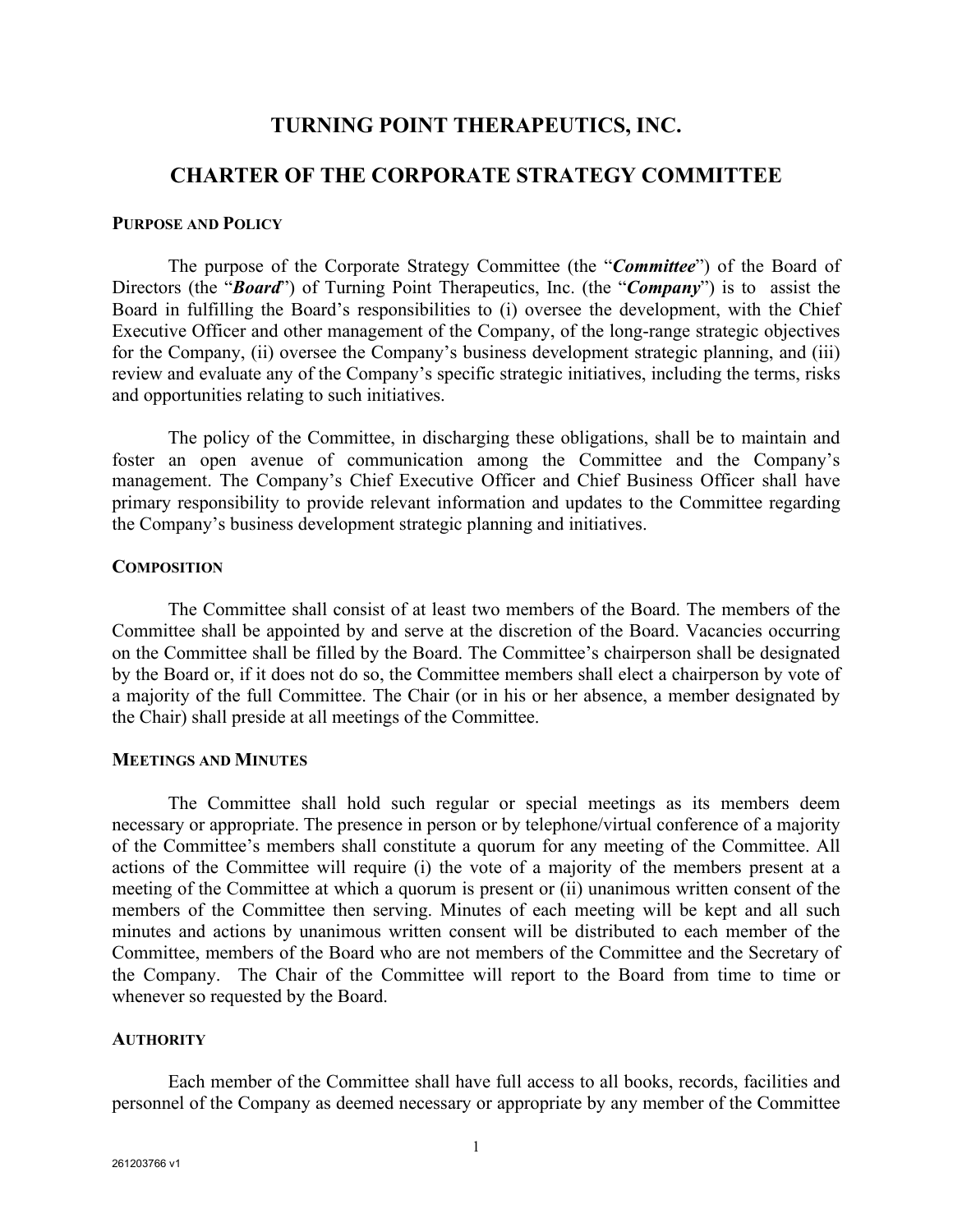to discharge his or her responsibilities hereunder. The Committee shall have authority to require that any of the Company's personnel, counsel, accountants (including the Company's auditors) or investment bankers, or any other consultant or advisor to the Company attend any meeting of the Committee or meet with any member of the Committee or any of its special outside legal, accounting or other advisors or consultants. The operation of the Committee shall be subject to the Bylaws of the Company as in effect from time to time and Section 141 of the Delaware General Corporation Law. The approval of this Charter by the Board shall be construed as a delegation of authority to the Committee with respect to the responsibilities set forth herein.

## **RESPONSIBILITIES**

The operation of the Committee will be subject to the provisions of the Bylaws of the Company and the Delaware General Corporation Law, each as in effect from time to time. The Committee will have the full power and authority to carry out the following primary responsibilities or to delegate such power and authority to one or more subcommittees of the Committee:

**1.** *Long-Range Strategic Objectives.* To review with the Chief Executive Officer and other management of the Company the long-range financial and strategic planning goals and objectives of the Company, and review the allocations of corporate resources recommended by management, including the consistency of such activities and allocations with the long-range goals and objectives of the Company.

**2.** *Business Development Strategy.* To review periodically and assist the Company's management in the development of the Company's business development strategic plans, and to review the progress and activities pursuant to such plans.

**3.** *Strategic Initiatives.* To review and evaluate specific strategic initiatives, including mergers, acquisitions, licenses, partnerships, joint ventures, investments, dispositions, and similar strategic transactions, and the terms, risks and opportunities associated with any such initiatives.

**4.** *Report to Board.* To report to the Board with respect to matters discussed by the Committee and the recommendations of the Committee with respect thereto, and to ensure the Board is periodically apprised of the Company's progress with respect to implementation of any Board-approved strategy.

**5.** *Annual Evaluation and Charter Review.* The Committee shall review, discuss and assess its own performance at least annually. The Committee shall also review and assess the adequacy of this Charter at least annually, and shall recommend any proposed changes to the Board for its consideration and approval.

**6.** *General Authority.* To perform such other functions and to have such powers as may be necessary or appropriate in the efficient and lawful discharge of the foregoing.